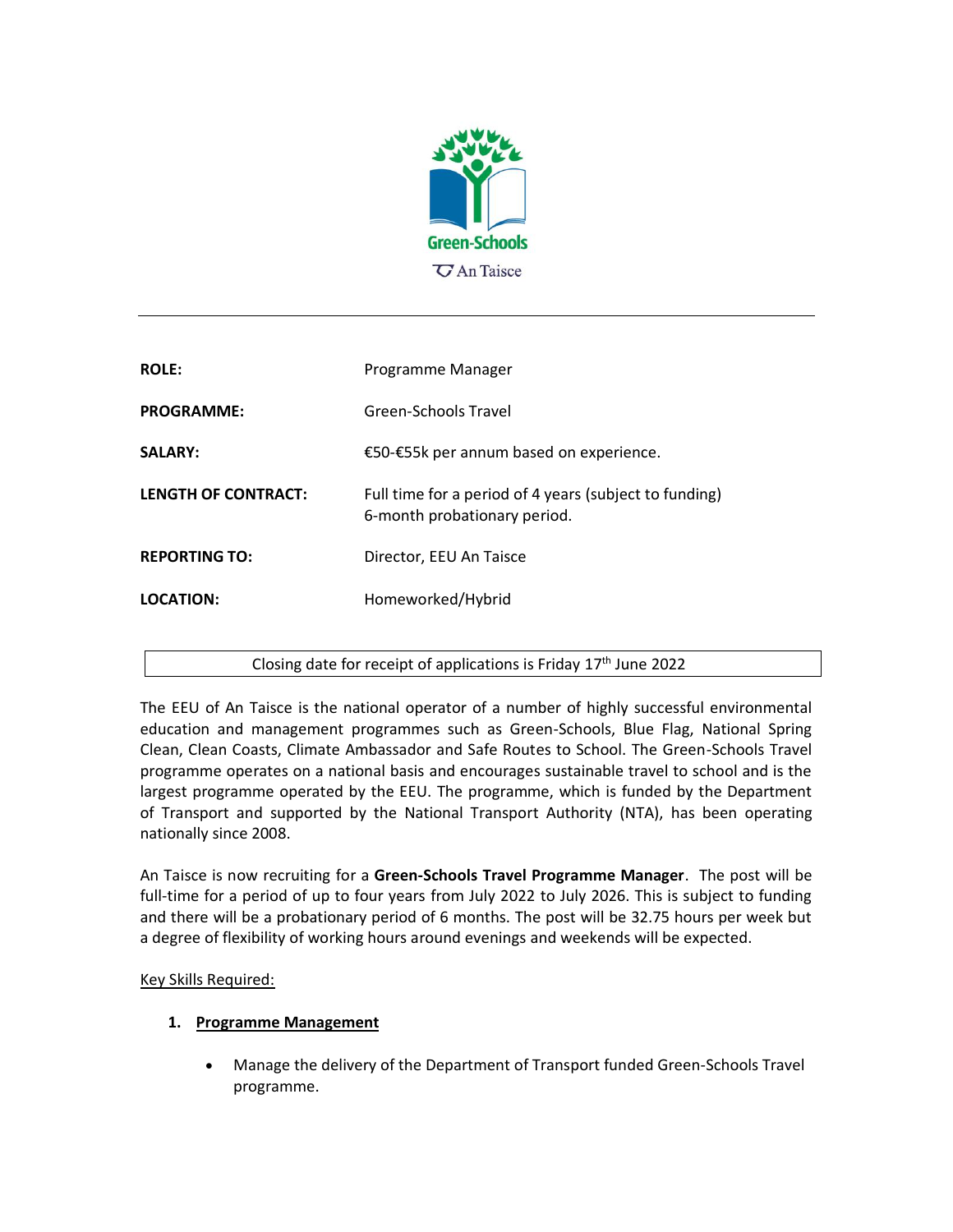- Manage the ongoing development of the programme to ensure it meets targets set by Government.
- Oversee budgeting of the programme up to €2million per annum.
- Oversee the delivery of infrastructure to support the programme (cycle and scooter parking) to the value of €2million+ per annum.
- Liaise with key stakeholders from the Department of Transport, National Transport Authority and Local Authorities.
- Lead a large multidisciplinary team (c.25) of Green-Schools Travel Team Leaders, Programme Officers and Admin Officers
- Undertake periodic reviews of the programme to ensure all aspects are being delivered within budget.
- Ensure the programme is properly represented in communications to stakeholders.
- Represent the programme at key events and seek opportunities to showcase the programme nationally and internationally.
- Develop and host nationwide events to engage and support schools including; Walk to School Week, Bike Week, Clean Air Week, Expos, teacher training and webinars.

# **2. Team Leadership**

- Lead, manage and motivate a large multi-disciplinary team in multiple geographic locations.
- Communicate progress, ensuring all team members take accountability for programme delivery.
- Create a culture of continuous improvement so that the programme is innovative and continues to be relevant.
- Be an active member of the senior management team within the EEU, contributing to management meetings and decision making.
- Support the wider team by regularly organising online meetings, and bi-annual face to face meetings.
- Support the Team Leaders by regularly organising online meetings and facilitating opportunities for professional development.
- Communicate, support and celebrate staff achievements.

# **3. Human Resources**

- Support the recruitment process for new staff.
- Manage the welcoming and onboarding of new staff to the team.
- Identify and provide opportunities for CPD training and professional development for staff.
- Liaise with fellow Programme Managers to identify opportunities for staff development and support.
- Conduct performance reviews and contribute to performance feedback for team members, in liaison with Team Leaders.
- Support the Senior Management Team when developing workplace policies and procedures.